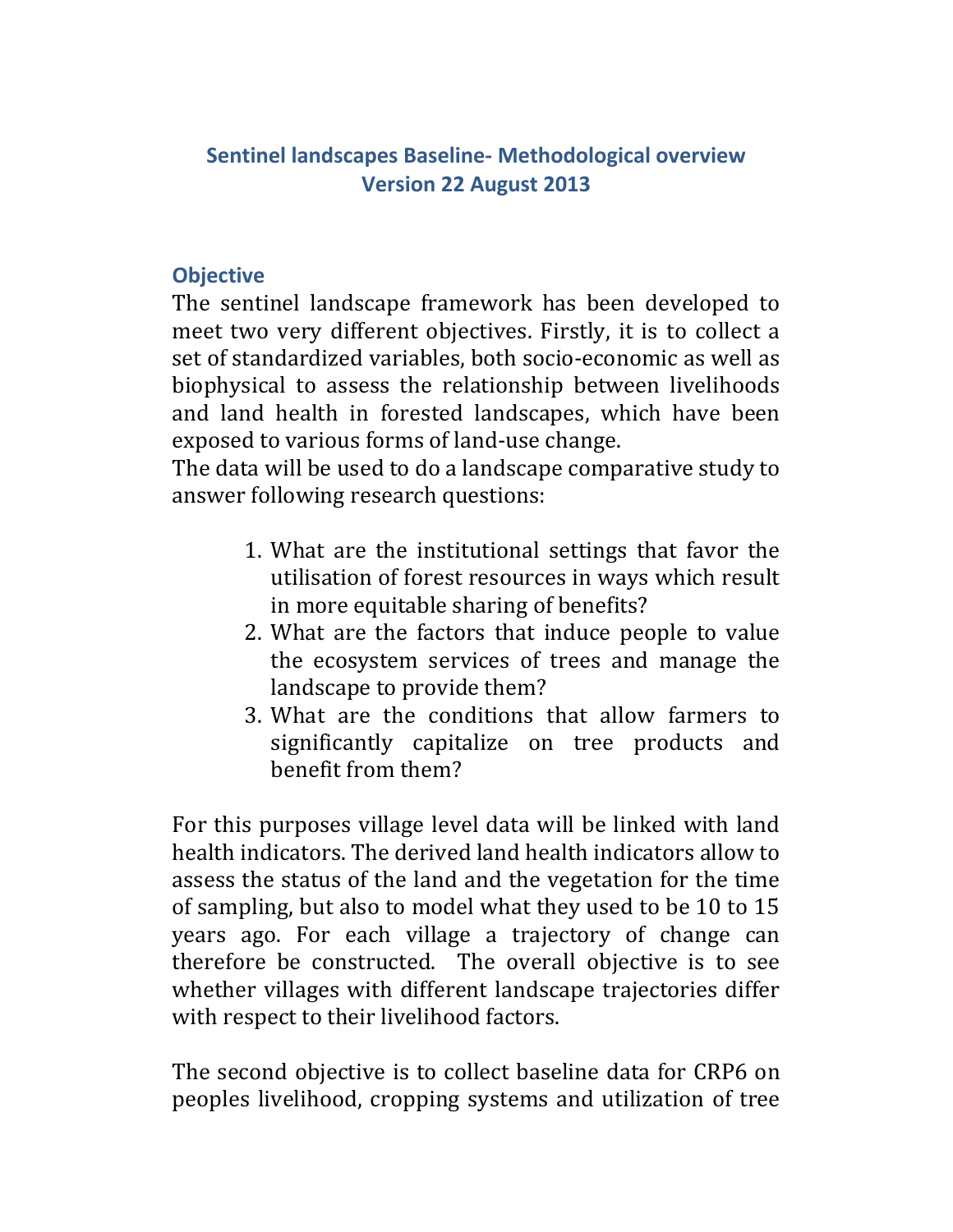and forest resources for monitoring purposes. For this purpose a household instrument was developed with a strong emphasis on livelihood, food security and social visibility accompanied by a farm level tree and crop inventory. 

#### **Site selection**

For each sentinel landscape teams provide a geographic boundary to the method group. The method group randomizes between  $10-15$  potential  $10x10$  km<sup>2</sup> sentinel sites to represent both the variation in tree cover as well as a variation in tree cover changed (as estimated over a 10 year time period) within the landscape.

Out of these potential sites the sentinel landscape team, together with partners select 4 final sites.

For Nicaragua/Honduras and Burkina Faso/Mali the final site selection was driven mainly by dominate drivers of change. 

With one of the objectives of the sentinel landscape theme being to establish a baseline for CRP6, preference should be given to those sites where no current interventions are undertaken or are planned.

# **Work Flow**

The Baseline sampling methodology consists of 4 parts. The tree/ farm inventory is not conducted in the same budget year as the other 3 parts of the sampling framework as it based on the results of the first 3 parts.

- 1. Land Degradation Surveillance Framework (year 1)
- 2. Village level baselines (year 1)
- 3. Household surveys (year 1)
- 4. Tree inventories on a cohort of farms from the household survey (year 2)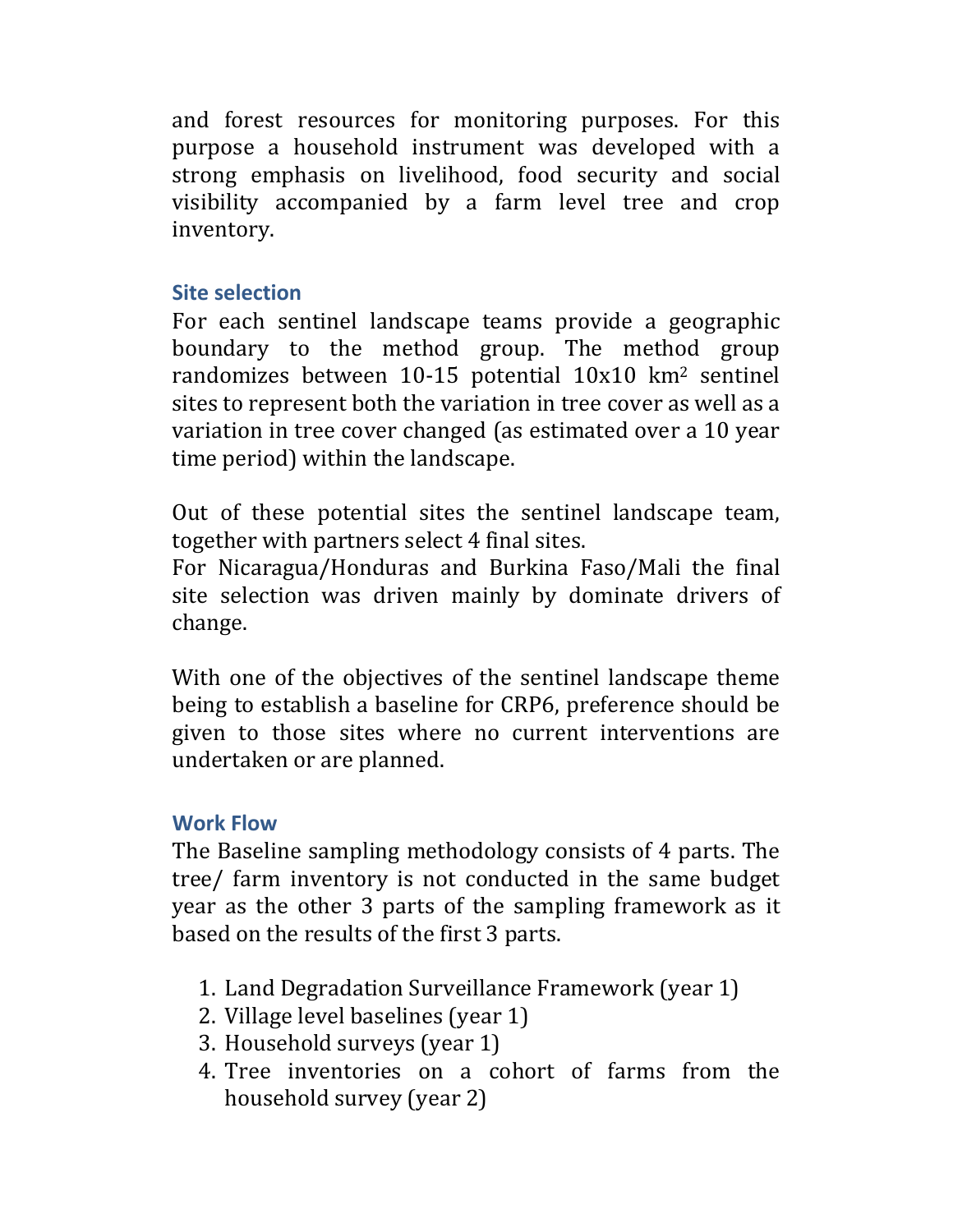# **Land Degradation Surveillance framework**

Field biophysical surveys will be carried out with the collection methods prescribed by the extended LDSF. The extended LDSF exist of core modules for

- Soil Sampling
- Vegetation Sampling
- Species assessment
- Landform and land cover classification

For each sentinel site  $160x2x16=320$  standard soil samples are collected, as per the field guide. These are to be shipped to Nairobi to be analysed in the soil spectral lab.

For the Species assessment a botanist with local tree and shrub species knowledge is needed!

# **Village level baseline**

The number of villages and household selected for each sentinel site is depending on

- Accessibility of the villages (costs of logistics)
- Total number of villages within and around the sentinel site
- Total population within and around the sentinel site

If possible a minimum of 10 villages should be randomly selected for each sentinel site. The villages should not have overlapping agricultural lands, but can be utilsing the same woodland/forest. 

Villages should be located within a  $30x30$  km<sup>2</sup> radios based on the center of the LDSF site. A minimum of 5 villages should be within the core sentinel site  $(10x10 \text{ km}^2)$  to ensure that we have a collocation of both biophysical and socio-economic samples.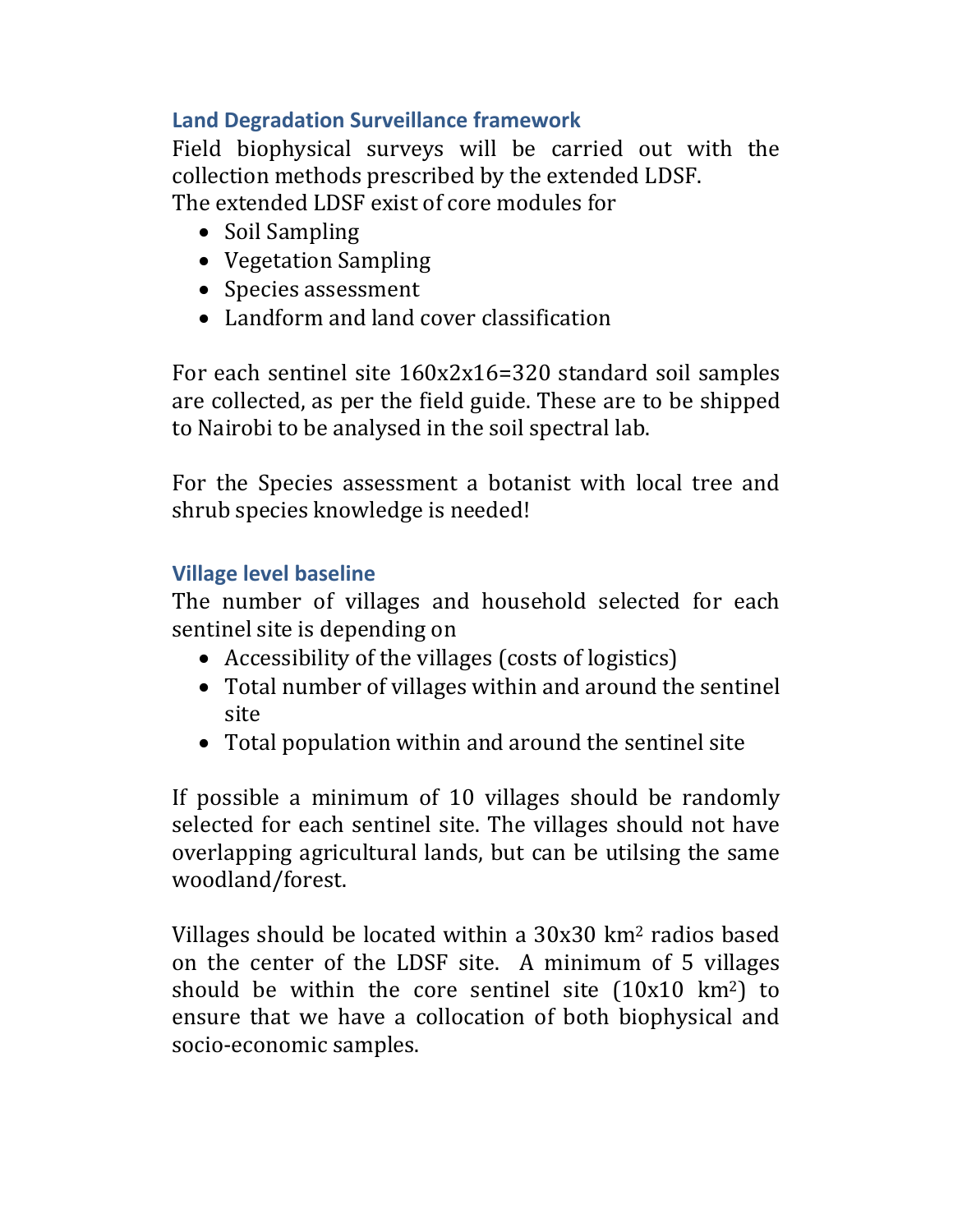For sentinel sites that do not have any villages within the  $10x10$  km<sup>2</sup>, villages that are using woodlands/forests within the sentinel site need to be identified. From these a subsample of 10 randomly selected villages should be sampled. Villages should be stratified based on:

- Distance to main road (distance from market)
- Ethnic groups (migratory vs. resident villages)
- $\bullet$  Distance from forest<sup>1</sup> edge

The same goes for villages. Here we need to stratify based on the distance from the forest edge and distance to the main roads. 

# Household survey

 

For the household surveys a representative sample is randomly selected from each of the villages sampled in the village level survey. It would be good if we can cover about 25 -30% of the households. To ensure a randomized samples it is advisable to get a list of all households from the village heads prior to sampling. Acknowledging that men and women have different roles and different viewpoints in a household and in the community we would like you to ensure that you have an equal representation of woman and man respondents. Your random household sample will include a range of household types. For those households were you have a male household head with one or more wives, please ensure that in  $50\%$  of the households you interview the male household head, whereas in the other 50% you ask the household head permission to interview his wife or one of his wives.

 $1$  We are following the IFRI definition of a forest, whereby a forest is defined as a total surface area of at least 0.5 hectares containing woody vegetation exploited by at least three separate households and governed overall by the same legal structure.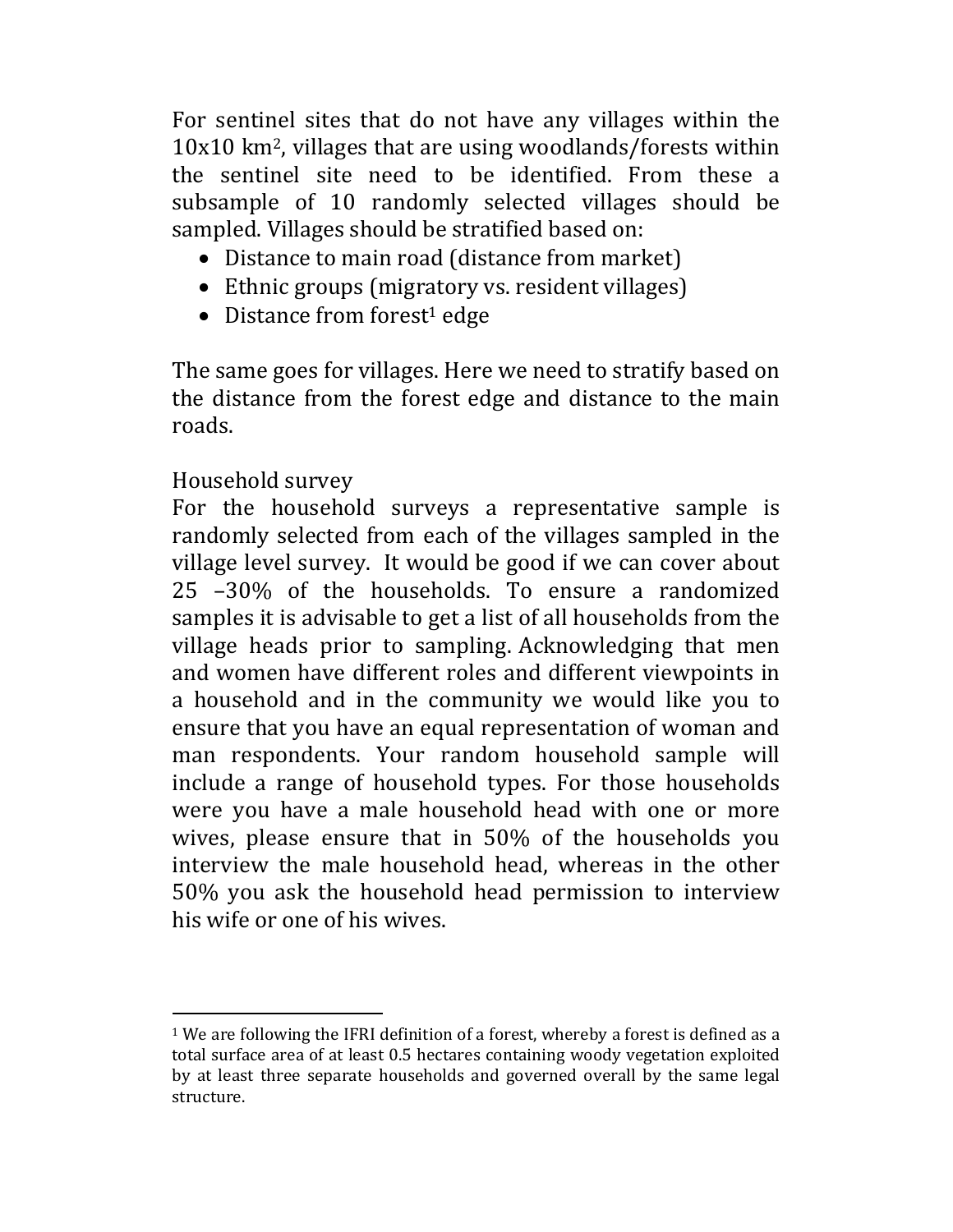Village level surveys and biophysical surveys should be conducted at the same time. It is also recommended that some of the biophysical team members participate in the village level surveys and vice versa.

For the village level survey an experienced social scientist with good facilitation skills is needed!

The main information we would like to get at the village level are:

- Demographics
- Formal and informal institutions
- Use, access, governance and management of trees and tree products
- Access to markets  $&$  structure of the markets available
	- $\circ$  Number of vendors and types of vendors; number of commodities and types of commodities; functional groupings; prices of traded agricultural and forest products
- Collective action
- $\bullet$  Social mobility within the village
	- o Locally defined stages of Progress

For the Village level following instruments are used:

- 1) Revised IFRI village level instruments:
	- a. Forest Form (Version 7.12.13)
	- b. Settlement Form (Version 7.12.13)
	- c. Association Form (Version 7.12.13)
	- d. Product Form (Version 7.12.13)
- 2) The Stages of Progress Methodology (Krishna et al., 2006)
	- a. Protocol SPM
- 3) Local market inventory
	- a. Protocol LMI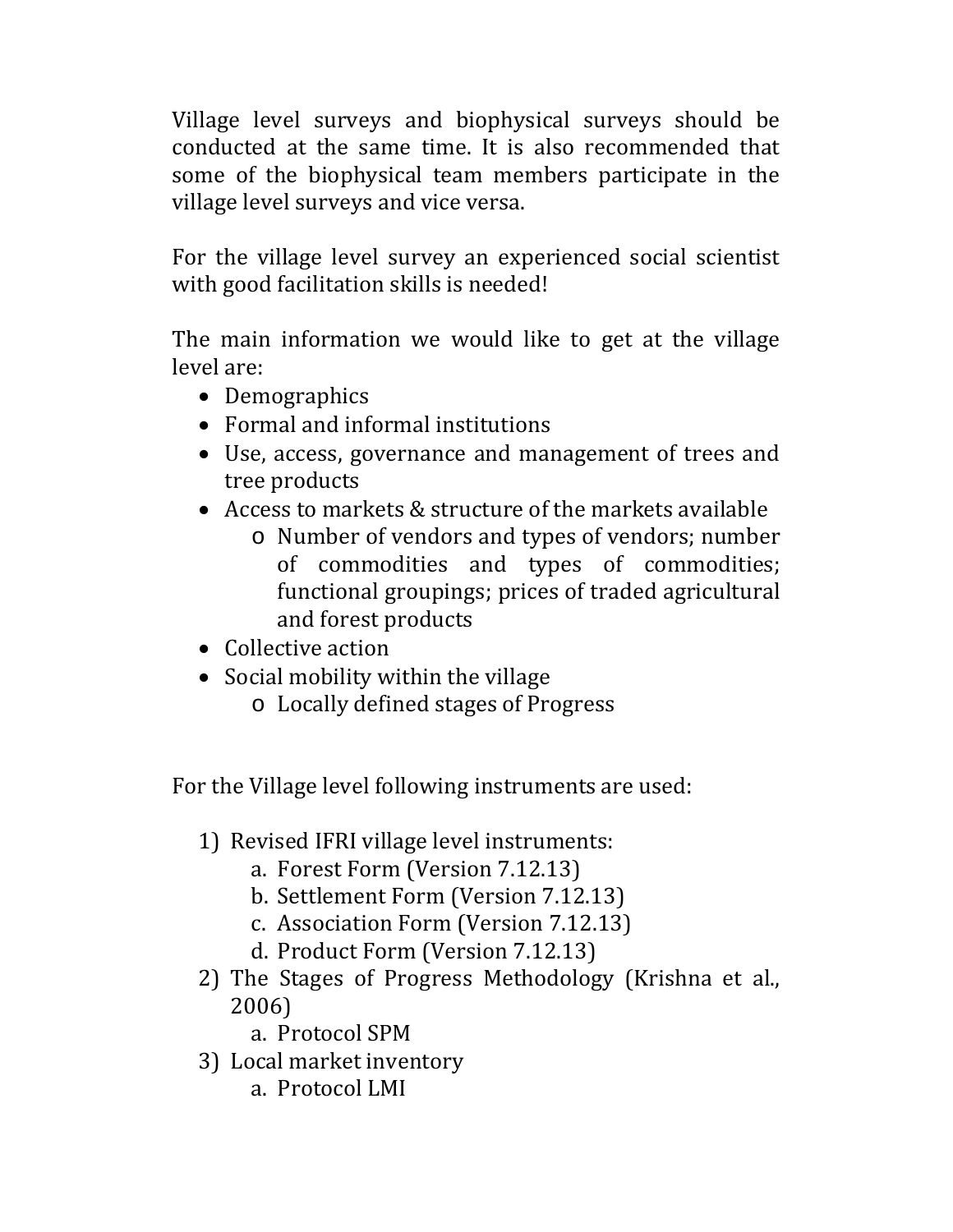# **Household level baseline**

The main information we would like to get at the household level are:

- Demographic
	- o Household composition
	- o Education (basic questions)
	- o Migration
- Livelihood
	- o Housing, water, Sanitation
	- o Assets
	- o Income
	- $\circ$  Main livelihood activities
- Remittance
- Credit
- Food security
	- o Food consumption & composition
	- o Food scarcity
- Social visibility
	- o Social networks
	- o Informal safety nets
- Use of Natural Resources
- Welfare
	- o Coping mechanisms
	- o Mobility of the household along the poverty ladder
- Anthropometry

# **Tree inventory/farm inventory**

For a subset of households a complete tree on farm inventory will be conducted. The tree inventory will be conducted by visiting all plots of a household with a member of the household. The tree inventory includes species names, uses, management, growth parameters, location in the plot. In addition the enumerator will check the land-use activities